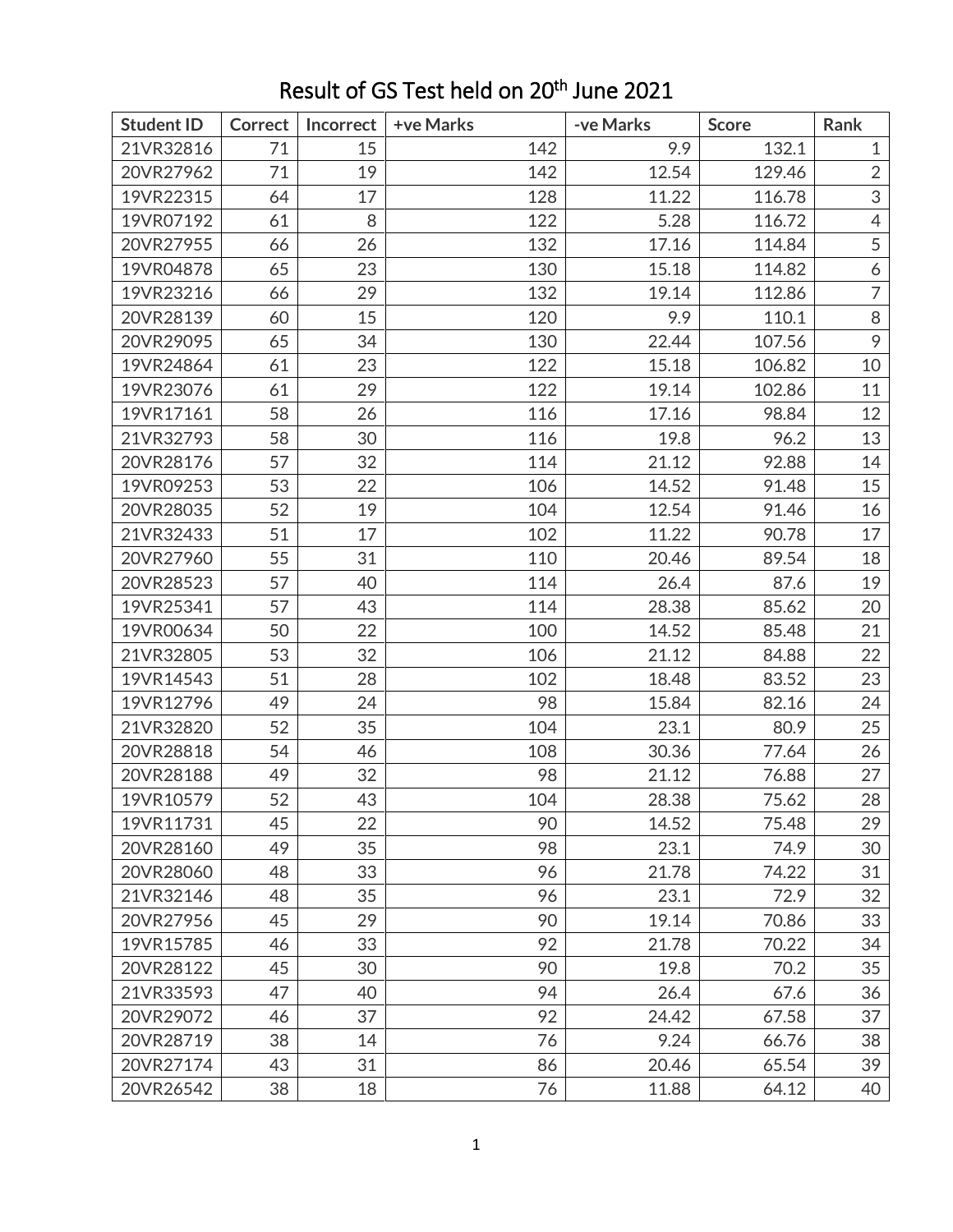| <b>Student ID</b> | <b>Correct</b> | Incorrect      | +ve Marks | -ve Marks | <b>Score</b> | Rank |
|-------------------|----------------|----------------|-----------|-----------|--------------|------|
| 20VR26703         | 43             | 34             | 86        | 22.44     | 63.56        | 41   |
| 21VR32431         | 44             | 38             | 88        | 25.08     | 62.92        | 42   |
| 20VR28891         | 42             | 32             | 84        | 21.12     | 62.88        | 43   |
| 21VR33594         | 44             | 39             | 88        | 25.74     | 62.26        | 44   |
| 19VR04991         | 40             | 29             | 80        | 19.14     | 60.86        | 45   |
| 19VR21488         | 38             | 25             | 76        | 16.5      | 59.5         | 46   |
| 19VR24526         | 45             | 47             | 90        | 31.02     | 58.98        | 47   |
| 21VR33307         | 46             | 53             | 92        | 34.98     | 57.02        | 48   |
| 19VR19901         | 43             | 44             | 86        | 29.04     | 56.96        | 49   |
| 20VR27878         | 40             | 35             | 80        | 23.1      | 56.9         | 50   |
| 20VR28175         | 38             | 29             | 76        | 19.14     | 56.86        | 51   |
| 19VR22485         | 46             | 54             | 92        | 35.64     | 56.36        | 52   |
| 21VR32436         | 39             | 33             | 78        | 21.78     | 56.22        | 53   |
| 21VR32421         | 35             | 22             | 70        | 14.52     | 55.48        | 54   |
| 19VR22528         | 37             | 29             | 74        | 19.14     | 54.86        | 55   |
| 20VR26623         | 39             | 37             | 78        | 24.42     | 53.58        | 56   |
| 21VR32804         | 34             | 29             | 68        | 19.14     | 48.86        | 57   |
| 21VR32809         | 36             | 38             | 72        | 25.08     | 46.92        | 58   |
| 20VR28580         | 41             | 54             | 82        | 35.64     | 46.36        | 59   |
| 19VR13759         | 37             | 48             | 74        | 31.68     | 42.32        | 60   |
| 20VR28738         | 29             | 24             | 58        | 15.84     | 42.16        | 61   |
| 20VR28483         | 36             | 46             | 72        | 30.36     | 41.64        | 62   |
| 21VR33302         | 22             | $\overline{7}$ | 44        | 4.62      | 39.38        | 63   |
| 21VR32800         | 24             | 17             | 48        | 11.22     | 36.78        | 64   |
| 21VR32815         | 34             | 49             | 68        | 32.34     | 35.66        | 65   |
| 21VR32334         | 38             | 62             | 76        | 40.92     | 35.08        | 66   |
| 21VR32851         | 36             | 58             | 72        | 38.28     | 33.72        | 67   |
| 19VR14898         | 20             | 14             | 40        | 9.24      | 30.76        | 68   |
| 21VR32410         | 26             | 33             | 52        | 21.78     | 30.22        | 69   |
| 21VR33304         | 36             | 64             | 72        | 42.24     | 29.76        | 70   |
| 20VR27105         | 31             | 55             | 62        | 36.3      | 25.7         | 71   |
| 21VR32152         | 27             | 43             | 54        | 28.38     | 25.62        | 72   |
| 21VR31811         | 29             | 50             | 58        | 33        | 25           | 73   |
| 20VR28313         | 25             | 39             | 50        | 25.74     | 24.26        | 74   |
| 20VR28716         | 16             | 12             | 32        | 7.92      | 24.08        | 75   |
| 21VR32799         | 29             | 52             | 58        | 34.32     | 23.68        | 76   |
| 20VR28123         | 29             | 53             | 58        | 34.98     | 23.02        | 77   |
| 19VR04629         | 26             | 44             | 52        | 29.04     | 22.96        | 78   |
| 20VR28054         | 24             | 39             | 48        | 25.74     | 22.26        | 79   |
| 20VR28179         | 26             | 46             | 52        | 30.36     | 21.64        | 80   |

## Result of GS Test held on 20<sup>th</sup> June 2021